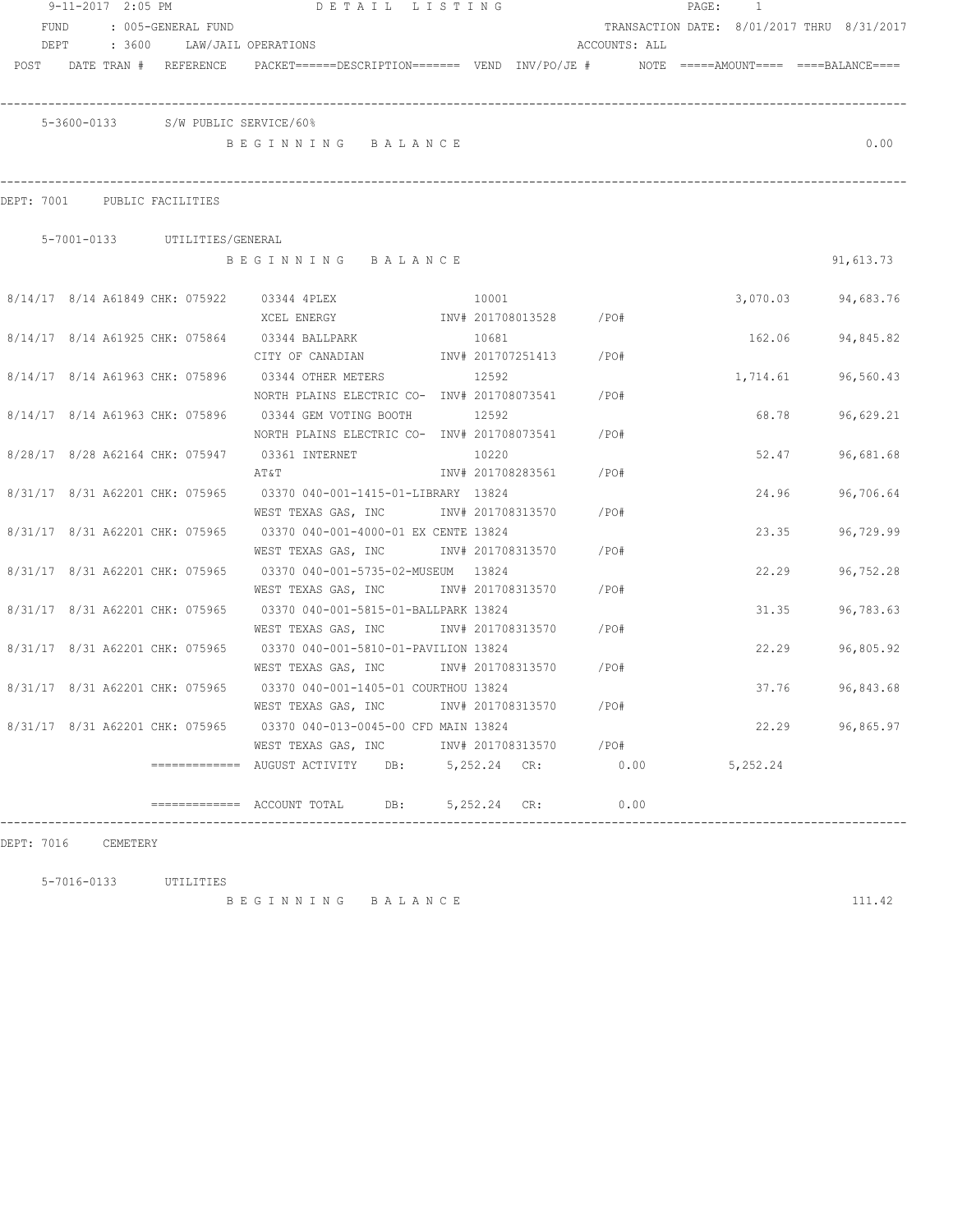| 9-11-2017 2:05 PM             |                             | DETAIL LISTING                                                                              |                                                         | $\mathtt{PAGE}$ :                          | 2      |          |
|-------------------------------|-----------------------------|---------------------------------------------------------------------------------------------|---------------------------------------------------------|--------------------------------------------|--------|----------|
| FUND                          | : 005-GENERAL FUND          |                                                                                             |                                                         | TRANSACTION DATE: 8/01/2017 THRU 8/31/2017 |        |          |
|                               | DEPT : 7016 CEMETERY        |                                                                                             |                                                         | ACCOUNTS: ALL                              |        |          |
| POST DATE TRAN # REFERENCE    |                             | PACKET======DESCRIPTION=======  VEND  INV/PO/JE #     NOTE =====AMOUNT====  ====BALANCE==== |                                                         |                                            |        |          |
|                               |                             |                                                                                             | 000 ERRORS IN THIS REPORT! *-*-*-*-*-*-*-*-*-*-*-*-*-*- |                                            |        |          |
|                               |                             | ** REPORT TOTALS ** --- DEBITS ---                                                          |                                                         | $---$ CREDITS $---$                        |        |          |
|                               |                             | BEGINNING BALANCES:                                                                         | 91,725.15                                               | 0.00                                       |        |          |
|                               |                             | REPORTED ACTIVITY:                                                                          | 5,252.24                                                | 0.00                                       |        |          |
|                               |                             | ENDING BALANCES:                                                                            | 96,977.39                                               | 0.00                                       |        |          |
|                               |                             | TOTAL FUND ENDING BALANCE: 96,977.39                                                        |                                                         |                                            |        |          |
| FUND: 010-AIRPORT             |                             |                                                                                             |                                                         |                                            |        |          |
| DEPT: 7010 AIRPORT            |                             |                                                                                             |                                                         |                                            |        |          |
|                               | 5-7010-0133 UTILITIES       |                                                                                             |                                                         |                                            |        |          |
|                               |                             | BEGINNING BALANCE                                                                           |                                                         |                                            |        | 6,078.50 |
|                               |                             | 8/14/17 8/14 A61833 CHK: 001224 03345 AT&T<br>AT&T                                          | 10220<br>INV# 201708073539 /PO#                         |                                            | 193.35 | 6,271.85 |
|                               |                             | 8/14/17 8/14 A61842 CHK: 001228 03345 NORTH PLAINS ELECTRIC CO 12592                        |                                                         |                                            | 666.87 | 6,938.72 |
|                               |                             | NORTH PLAINS ELECTRIC CO- INV# 201708073542 / PO#                                           |                                                         |                                            |        |          |
|                               |                             | ============ AUGUST ACTIVITY DB: 860.22 CR:                                                 |                                                         | 0.00                                       | 860.22 |          |
|                               |                             | ============= ACCOUNT TOTAL DB: 860.22 CR:                                                  |                                                         | 0.00                                       |        |          |
|                               |                             |                                                                                             | 000 ERRORS IN THIS REPORT! *-*-*-*-*-*-*-*-*-*-*-*-*-*- |                                            |        |          |
|                               |                             | ** REPORT TOTALS ** --- DEBITS ---                                                          |                                                         | --- CREDITS ---                            |        |          |
|                               |                             | BEGINNING BALANCES:                                                                         | 6,078.50                                                | 0.00                                       |        |          |
|                               |                             | REPORTED ACTIVITY:                                                                          | 860.22                                                  | 0.00                                       |        |          |
|                               |                             | ENDING BALANCES:                                                                            | 6,938.72                                                | 0.00                                       |        |          |
|                               |                             | TOTAL FUND ENDING BALANCE:                                                                  | 6,938.72                                                |                                            |        |          |
| FUND: 011-ROAD & BRIDGE PCT 1 |                             |                                                                                             |                                                         |                                            |        |          |
| DEPT: 4011                    | ROAD & BRIDGE 1             |                                                                                             |                                                         |                                            |        |          |
|                               | 5-4011-0133 UTILITIES/PCT 1 |                                                                                             |                                                         |                                            |        |          |
|                               |                             | BEGINNING BALANCE                                                                           |                                                         |                                            |        | 2,353.16 |
|                               |                             | 8/14/17 8/14 A61963 CHK: 075896 03344 PCT 1                                                 | 12592                                                   |                                            | 141.56 | 2,494.72 |
|                               |                             | NORTH PLAINS ELECTRIC CO- INV# 201708073541 / PO#                                           |                                                         |                                            |        |          |
|                               |                             | 8/31/17 8/31 A62201 CHK: 075965 03370 040-001-3995-01-PCT 1 BA 13824                        |                                                         |                                            | 24.42  | 2,519.14 |
|                               |                             | WEST TEXAS GAS, INC MOV# 201708313570 / PO#                                                 |                                                         |                                            |        |          |
|                               |                             | ============ AUGUST ACTIVITY DB: 165.98 CR:                                                 |                                                         | 0.00                                       | 165.98 |          |
|                               |                             | ============= ACCOUNT TOTAL DB: 165.98 CR:                                                  |                                                         | 0.00                                       |        |          |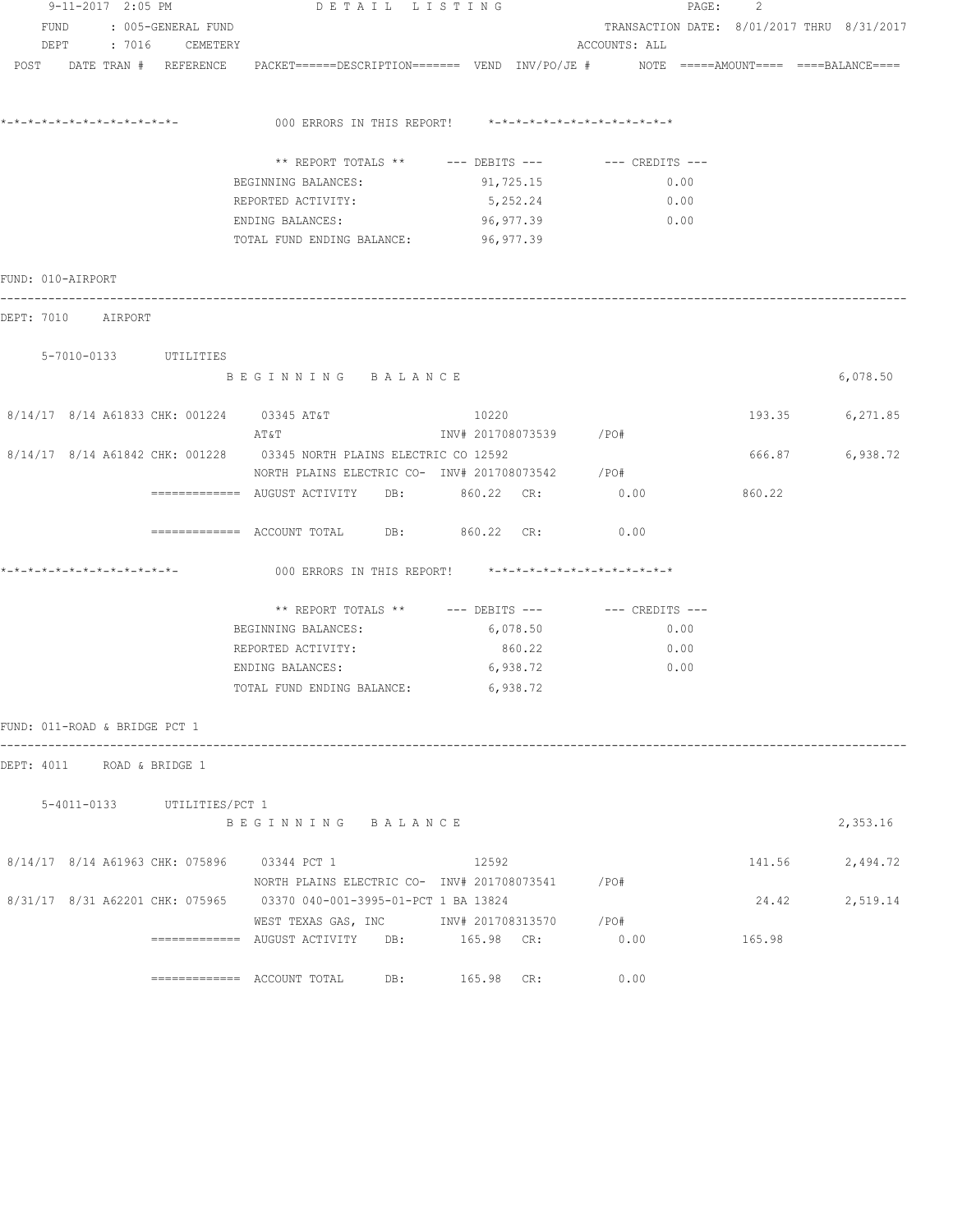| 9-11-2017 2:05 PM<br>DETAIL LISTING |  |                                |                                                                                   |  |                                                                                                                 |               | PAGE:<br>$\overline{\mathbf{3}}$ |                                            |  |  |
|-------------------------------------|--|--------------------------------|-----------------------------------------------------------------------------------|--|-----------------------------------------------------------------------------------------------------------------|---------------|----------------------------------|--------------------------------------------|--|--|
|                                     |  | FUND : 011-ROAD & BRIDGE PCT 1 |                                                                                   |  |                                                                                                                 |               |                                  | TRANSACTION DATE: 8/01/2017 THRU 8/31/2017 |  |  |
|                                     |  | DEPT : 4011 ROAD & BRIDGE 1    |                                                                                   |  |                                                                                                                 | ACCOUNTS: ALL |                                  |                                            |  |  |
|                                     |  |                                |                                                                                   |  | POST DATE TRAN # REFERENCE PACKET======DESCRIPTION======= VEND INV/PO/JE # NOTE =====AMOUNT==== ====BALANCE==== |               |                                  |                                            |  |  |
|                                     |  |                                |                                                                                   |  | 000 ERRORS IN THIS REPORT! *-*-*-*-*-*-*-*-*-*-*-*-*-*-                                                         |               |                                  |                                            |  |  |
|                                     |  |                                |                                                                                   |  |                                                                                                                 |               |                                  |                                            |  |  |
|                                     |  |                                |                                                                                   |  | ** REPORT TOTALS ** --- DEBITS --- -- CREDITS ---                                                               |               |                                  |                                            |  |  |
|                                     |  |                                | BEGINNING BALANCES:                                                               |  | 2,353.16                                                                                                        | 0.00          |                                  |                                            |  |  |
|                                     |  |                                | REPORTED ACTIVITY:                                                                |  | 165.98                                                                                                          | 0.00          |                                  |                                            |  |  |
|                                     |  |                                | ENDING BALANCES:                                                                  |  |                                                                                                                 | 2,519.14 0.00 |                                  |                                            |  |  |
|                                     |  |                                | TOTAL FUND ENDING BALANCE: 2,519.14                                               |  |                                                                                                                 |               |                                  |                                            |  |  |
| FUND: 012-ROAD & BRIDGE PCT 2       |  |                                |                                                                                   |  |                                                                                                                 |               |                                  |                                            |  |  |
| DEPT: 4012 ROAD & BRIDGE 2          |  |                                | ------------------------------------                                              |  |                                                                                                                 |               |                                  |                                            |  |  |
|                                     |  | 5-4012-0133 UTILITIES/PCT 2    |                                                                                   |  |                                                                                                                 |               |                                  |                                            |  |  |
|                                     |  |                                | BEGINNING BALANCE                                                                 |  |                                                                                                                 |               |                                  | 1,596.66                                   |  |  |
|                                     |  |                                | 8/14/17 8/14 A61963 CHK: 075896 03344 PCT 2                                       |  | 12592                                                                                                           |               |                                  | 85.65 1,682.31                             |  |  |
|                                     |  |                                |                                                                                   |  | NORTH PLAINS ELECTRIC CO- INV# 201708073541 / PO#                                                               |               |                                  |                                            |  |  |
|                                     |  |                                |                                                                                   |  | ============ AUGUST ACTIVITY DB: 85.65 CR: 0.00                                                                 |               | 85.65                            |                                            |  |  |
|                                     |  |                                | ============= ACCOUNT TOTAL DB: 85.65 CR:                                         |  |                                                                                                                 | 0.00          |                                  |                                            |  |  |
| *-*-*-*-*-*-*-*-*-*-*-*-*-*-        |  |                                |                                                                                   |  | 000 ERRORS IN THIS REPORT! *-*-*-*-*-*-*-*-*-*-*-*-*-*-                                                         |               |                                  |                                            |  |  |
|                                     |  |                                |                                                                                   |  | ** REPORT TOTALS ** $---$ DEBITS --- $---$ CREDITS ---                                                          |               |                                  |                                            |  |  |
|                                     |  |                                | BEGINNING BALANCES:                                                               |  | 1,596.66                                                                                                        | 0.00          |                                  |                                            |  |  |
|                                     |  |                                | REPORTED ACTIVITY:                                                                |  | 85.65                                                                                                           | 0.00          |                                  |                                            |  |  |
|                                     |  |                                | ENDING BALANCES:                                                                  |  | 1,682.31                                                                                                        | 0.00          |                                  |                                            |  |  |
|                                     |  |                                | TOTAL FUND ENDING BALANCE: 1,682.31                                               |  |                                                                                                                 |               |                                  |                                            |  |  |
| FUND: 013-ROAD & BRIDGE PCT 3       |  |                                |                                                                                   |  |                                                                                                                 |               |                                  |                                            |  |  |
| DEPT: 4013 ROAD & BRIDGE 3          |  |                                |                                                                                   |  |                                                                                                                 |               |                                  |                                            |  |  |
|                                     |  | 5-4013-0133 UTILITIES/PCT 3    |                                                                                   |  |                                                                                                                 |               |                                  |                                            |  |  |
|                                     |  |                                | BEGINNING BALANCE                                                                 |  |                                                                                                                 |               |                                  | 1,922.33                                   |  |  |
|                                     |  |                                | 8/14/17 8/14 A61963 CHK: 075896 03344 PCT 3                                       |  | 12592                                                                                                           |               | 138.17                           | 2,060.50                                   |  |  |
|                                     |  |                                |                                                                                   |  | NORTH PLAINS ELECTRIC CO- INV# 201708073541 / PO#                                                               |               |                                  |                                            |  |  |
|                                     |  |                                | =============     AUGUST  ACTIVITY         DB:                    138.17      CR: |  |                                                                                                                 | 0.00          | 138.17                           |                                            |  |  |
|                                     |  |                                |                                                                                   |  | 138.17 CR:                                                                                                      | 0.00          |                                  |                                            |  |  |